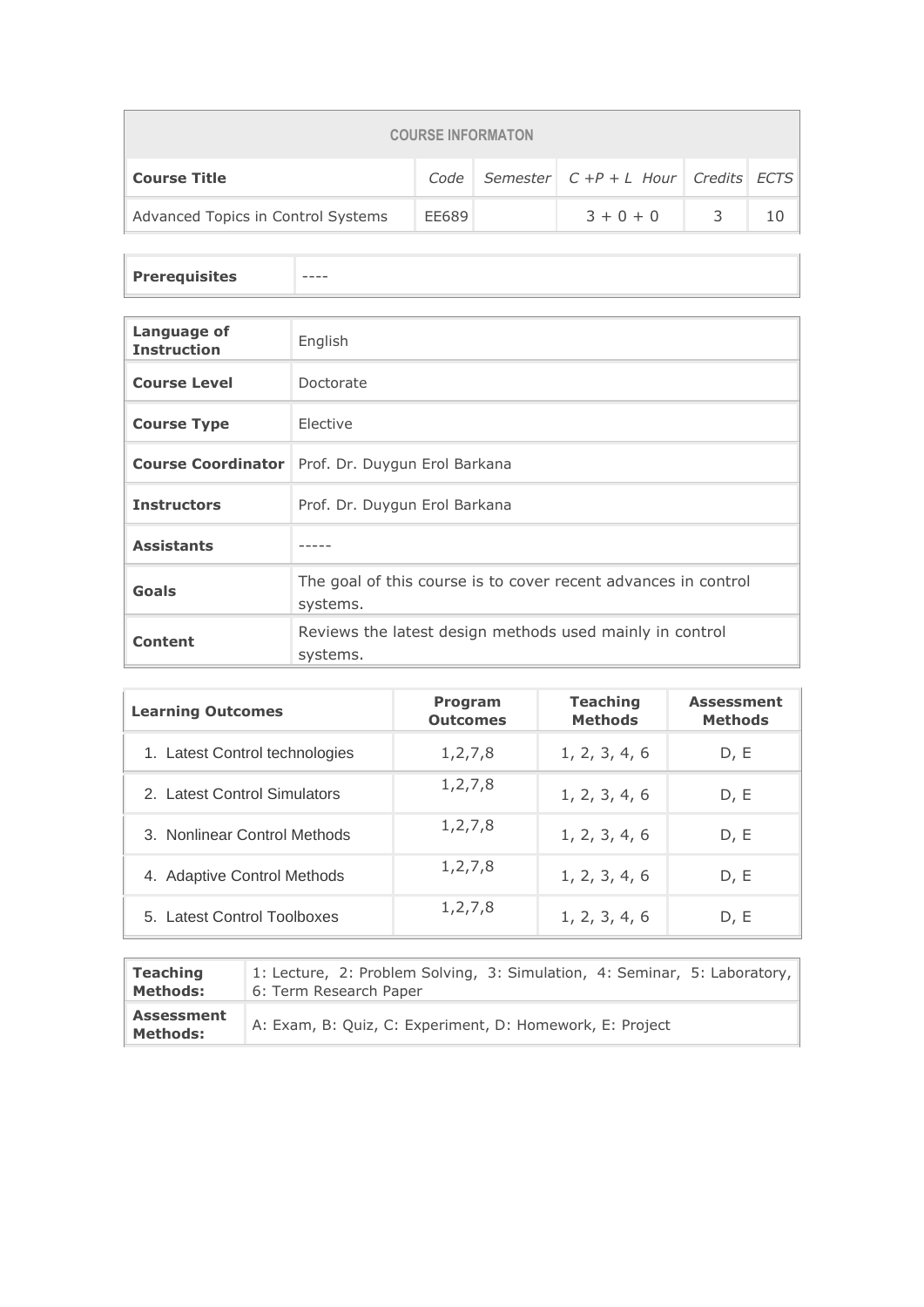| <b>COURSE CONTENT</b>    |                       |                                  |  |  |
|--------------------------|-----------------------|----------------------------------|--|--|
|                          | <b>Week Topics</b>    | <b>Study</b><br><b>Materials</b> |  |  |
| 1 <sup>1</sup>           | Selected paper review | Selected papers                  |  |  |
| $\overline{\phantom{a}}$ | Selected paper review | Selected papers                  |  |  |
| $\overline{\mathcal{E}}$ | Selected paper review | Selected papers                  |  |  |
| $\overline{\mathcal{L}}$ | Selected paper review | Selected papers                  |  |  |
| $\overline{5}$           | Selected paper review | Selected papers                  |  |  |
| 6                        | Selected paper review | Selected papers                  |  |  |
| $\overline{7}$           | Selected paper review | Selected papers                  |  |  |
| 8                        | Selected paper review | Selected papers                  |  |  |
| $\mathsf{Q}$             | Selected paper review | Selected papers                  |  |  |
| 10                       | Selected paper review | Selected papers                  |  |  |
| 11                       | Selected paper review | Selected papers                  |  |  |
| 12                       | Selected paper review | Selected papers                  |  |  |
| 13                       | Selected paper review | Selected papers                  |  |  |
| 14                       | Selected paper review | Selected papers                  |  |  |

| <b>RECOMMENDED SOURCES</b>  |                                                                      |  |  |
|-----------------------------|----------------------------------------------------------------------|--|--|
| <b>Textbook</b>             |                                                                      |  |  |
| <b>Additional Resources</b> | Journals and conference papers in Scopus, IEEE and Web of<br>Science |  |  |

|                    | <b>MATERIAL SHARING</b>                                 |
|--------------------|---------------------------------------------------------|
| <b>Documents</b>   | Journal papers, selected papers for the assigned topics |
| <b>Assignments</b> |                                                         |
| <b>Exams</b>       |                                                         |

| <b>ASSESSMENT</b> |  |
|-------------------|--|
|                   |  |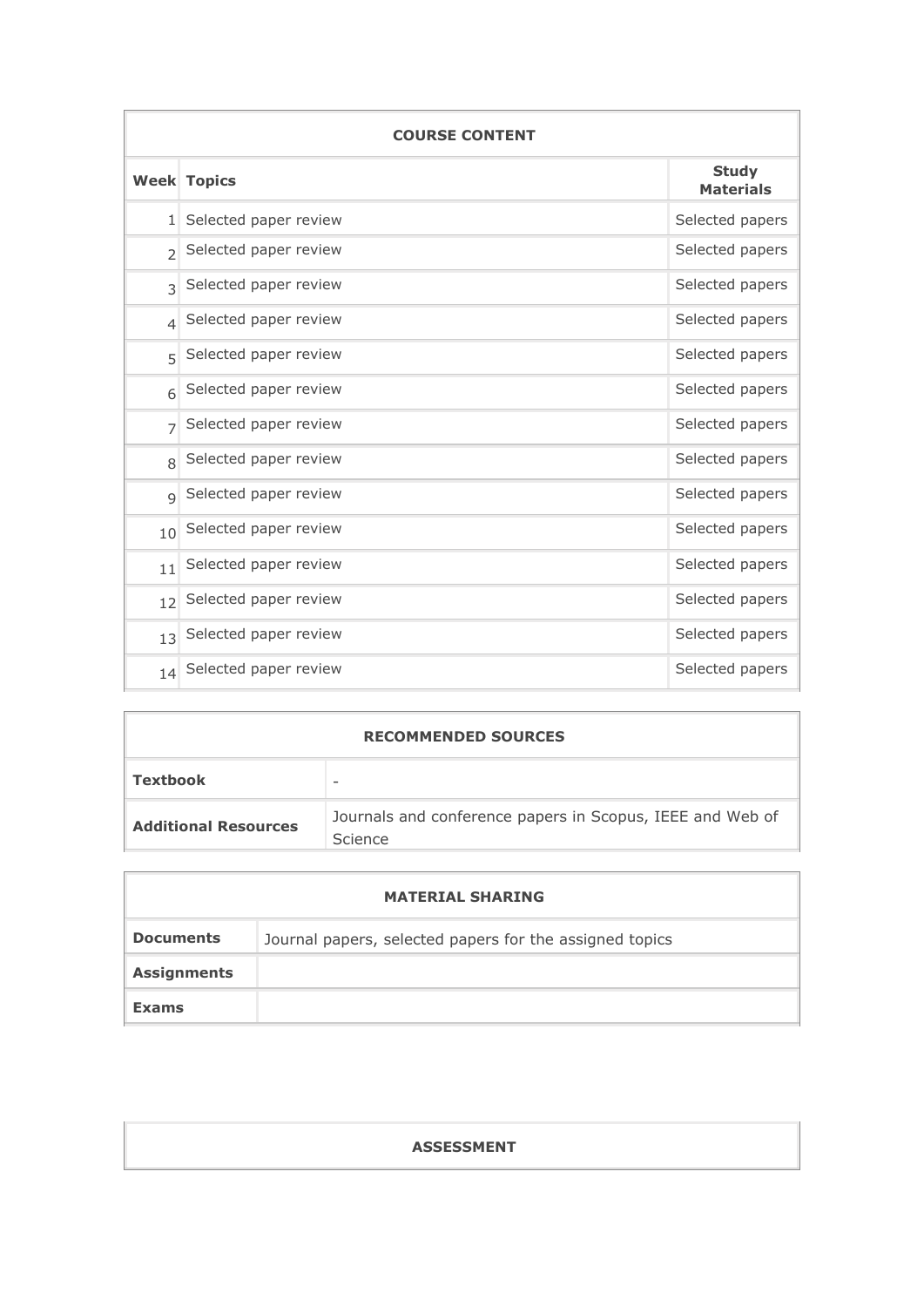| <b>IN-TERM STUDIES</b>                                              | <b>NUMBER PERCENTAGE</b> |
|---------------------------------------------------------------------|--------------------------|
| Project                                                             | 70                       |
| Final                                                               | 30                       |
| <b>Total</b>                                                        | 100                      |
| <b>CONTRIBUTION OF FINAL EXAMINATION TO OVERALL</b><br><b>GRADE</b> | 30                       |
| <b>CONTRIBUTION OF IN-TERM STUDIES TO OVERALL</b><br><b>GRADE</b>   | 70                       |
| <b>Total</b>                                                        | 100                      |

| <b>COURSE CATEGORY</b> | Expertise/Field Courses |
|------------------------|-------------------------|
|                        |                         |

 $\mathbf{1}$ 

|                              | <b>COURSE'S CONTRIBUTION TO PROGRAM</b>                                                                                                                                                                                                                                                                                                                                      |              |  |                     |  |          |
|------------------------------|------------------------------------------------------------------------------------------------------------------------------------------------------------------------------------------------------------------------------------------------------------------------------------------------------------------------------------------------------------------------------|--------------|--|---------------------|--|----------|
| No Program Learning Outcomes |                                                                                                                                                                                                                                                                                                                                                                              | Contribution |  |                     |  |          |
|                              |                                                                                                                                                                                                                                                                                                                                                                              |              |  | $1 \ 2 \ 3 \ 4 \ 5$ |  |          |
| $\mathbf{1}$                 | Comprehends and applies basic sciences, mathematics and engineering<br>sciences at the highest possible level.                                                                                                                                                                                                                                                               |              |  |                     |  | $\times$ |
| 2                            | Demonstrates a thorough knowledge in Electrical and Electronics<br>Engineering in breadth and depth including the current trends of<br>development.                                                                                                                                                                                                                          |              |  |                     |  | X        |
| 3                            | Designs, implements and completes an original research process<br>independently; manages this process.                                                                                                                                                                                                                                                                       |              |  |                     |  |          |
| $\overline{4}$               | Can reach and grasp the most recent information in a field, has a high level<br>of competence in the necessary methodology and skills to do research in<br>this field.                                                                                                                                                                                                       |              |  |                     |  |          |
| 5                            | Performs a comprehensive work that results in a new scientific method or<br>technological product/process development, a scientific and technological<br>innovation, or an application of a known method to a new area.                                                                                                                                                      |              |  |                     |  |          |
| 6                            | Contributes to the literature of science and technology by publishing the<br>results of academic studies in respectable academic media.                                                                                                                                                                                                                                      |              |  |                     |  |          |
| 7                            | Can critically analyze, synthesize and evaluate the ideas and developments<br>in Electrical and Electronics Engineering.                                                                                                                                                                                                                                                     |              |  |                     |  | $\times$ |
| 8                            | Can communicate effectively with the Electrical and Electronic Engineers<br>and the wider scientific and social communities in written and spoken<br>Turkish; can establish written, oral and visual communications, and can<br>participate in discussions using one foreign language (English) at least at<br>the General Advanced Level C1 of European Language Portfolio. |              |  |                     |  | X        |
| 9                            | Evaluates scientific, technological, social and cultural developments, and<br>transfers the outcomes to the society with scientific objectivity and ethical<br>responsibility.                                                                                                                                                                                               |              |  |                     |  |          |

**ECTS ALLOCATED BASED ON STUDENT WORKLOAD BY THE COURSE DESCRIPTION**